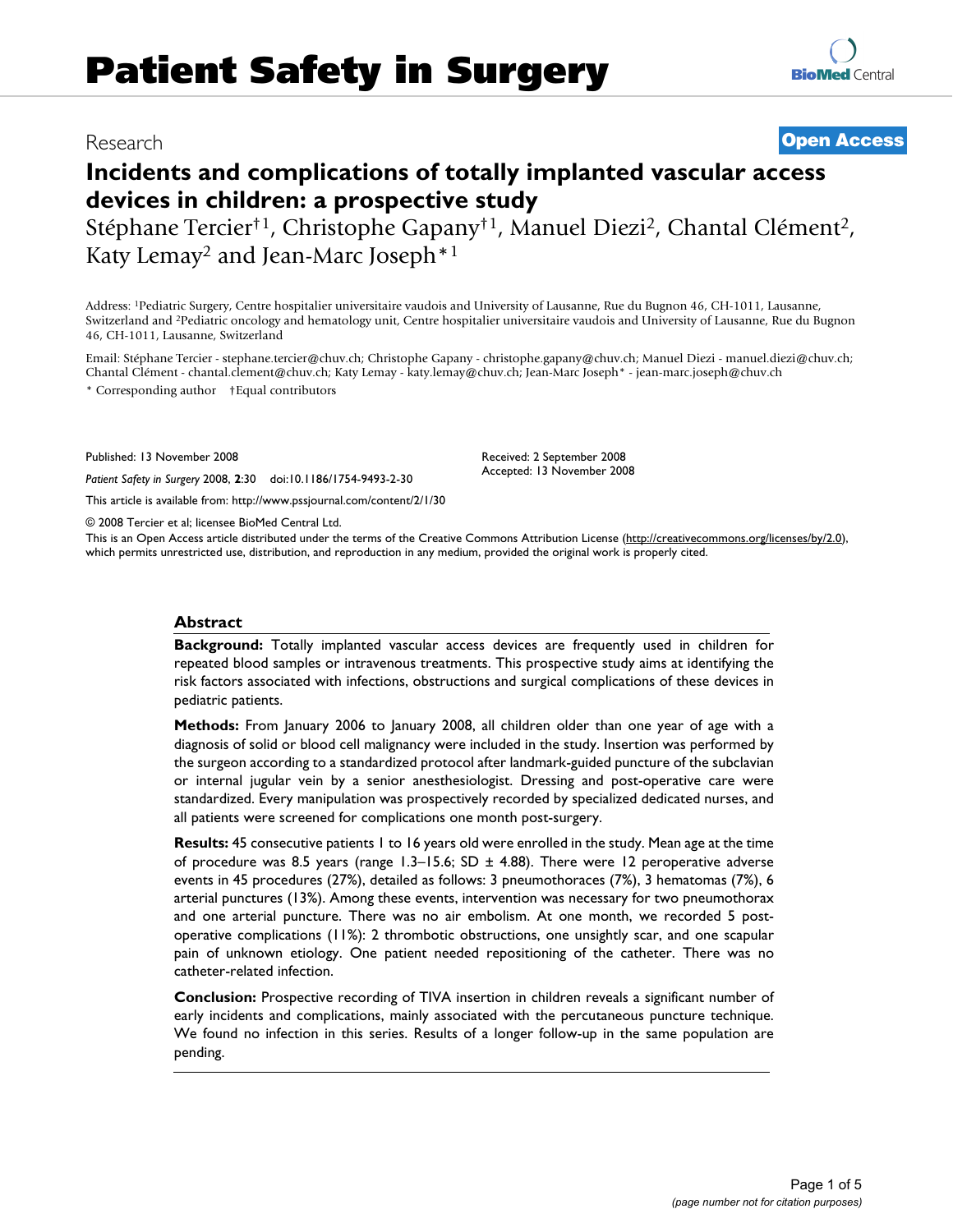# **Introduction**

Totally implanted vascular access (TIVA) devices are frequently used in children with long-term requirements for blood samples or intravenous treatments [1,2]. In our institution, TIVA use is an integral part of the management of children and teenagers with solid and blood cell malignancies. Despite many advantages over other kinds of central venous access, use and insertion of TIVA are not free from complications. Thrombosis and infections account for the larger part, but surgical complications are not absent [3-7].

In adult patients, the rate of TIVA-associated complications seems related to the duration of implantation, type of perfusion (bolus vs. slow perfusion), and skin commensal germs [8]. Mechanical and biophysical properties and design of the materials have also been questioned [9]. No pediatric studies so far has addressed the relationship between the complication rates and the number of accesses to the TIVA device.

The aim of this prospective, mono-centric study is to identify the risk factors associated with infections, obstructions and surgical complications of TIVA in pediatric patients. We report here our preliminary results regarding surgical and early complications in 45 children.

# **Materials and methods**

From January 2006 to January 2008, all patients older than one year of age with a diagnosis of solid or blood cell malignancy have been asked to participate in the study. Patients younger than one year of age were excluded because another type of TIVA device was used in these patients. Patients with previous TIVA implantation or patients with relapsing disease were excluded. The goals of the study were explained to the parents by the operating surgeon and informed consent was obtained.

Pre-operative workup included a Doppler ultrasound of thoracic inlet vessels in case of previous central venous line insertion. Platelet count under  $60 \times 10^9/L$ ; absolute neutrophil count under 500/mm3; INR above 1.25 or an activated partial thromboplastin time (aPTT) greater than 40s were all considered temporary contra-indications for surgery.

TIVA insertion was performed according to a standardized protocol designed for the purpose of the study, using only one device (Celsite ST305 6.5F low profile, B-Braun, Melsungen, Germany). The skin was prepped with a non-alcoholic povidone-iodine solution. Insertion was performed by the surgeon using a Seldinger technique after landmark-guided puncture of the subclavian or internal jugular vein by a senior anesthesiologist. The choice of the venous approach was left to the anesthesiologist, depending on vascular permeability, patient's morphology and personal preferences. Image intensification was used to confirm proper placement of the catheter tip. Dressing and post-operative care were also standardized. Standard post-operative chest x-ray was routinely performed within six hours from TIVA placement. Every TIVA manipulation was then prospectively recorded by specialized nurses in a booklet kept with the patient's file.

All patients were seen one month post-surgery by one of the surgeons, and complications were recorded. Complication is defined according to Clavien's classification as a deviation from the standard postoperative course requiring intervention [10]. We also recorded adverse events such as accidental arterial puncture that had no influence on the procedure or on the post-operative course and that were as such not considered complications. The number of these adverse events, either perioperative or within the first 30 days after the procedure, was the outcome of this study.

# **Results**

From January 2006 through January 2008, 45 consecutive patients 1 to 16 years old were enrolled in the study. No patient's legal representative denied informed consent.

Mean age at the time of procedure was 8.5 years (range 1.3–15.6; SD  $\pm$  4.88), Blood cell disorders accounted for 48%, solid tumor for 52% of patients. Mean operative time was 51 min (range 30–220; SD  $\pm$  29.7). Mean number of puncture attempts was 2 (range  $1-6$ ; SD  $\pm$ 1.38). The right subclavian vein was chosen in 64% of cases, right internal jugular vein in 25%, left subclavian vein in 11%.

There were 12 peri operative adverse events in 45 procedures (27%), detailed as follows: 3 pneumothoraces (7%), 3 hematomas (7%), 6 arterial punctures (13%). Among these events, intervention was necessary only in the 3 cases of pneumothorax (in-patient observation in one [Clavien grade 1] and drainage in 2 [grade 3]), and in one case of arterial puncture (surgical exploration, grade 3). All pneumothoraces happened after a subclavian vein approach and were appropriately detected by standard post-operative chest x-ray. In one patient, the peel-off introducer was inserted through the internal jugular vein into the carotid artery, prompting surgical revision without the need for suture and without sequela. Although this does not strictly qualify as a complication (no deviation from the ideal post-operative course), we did record it as such because of the inherent risk linked to this mishap. The other arterial punctures were detected immediately.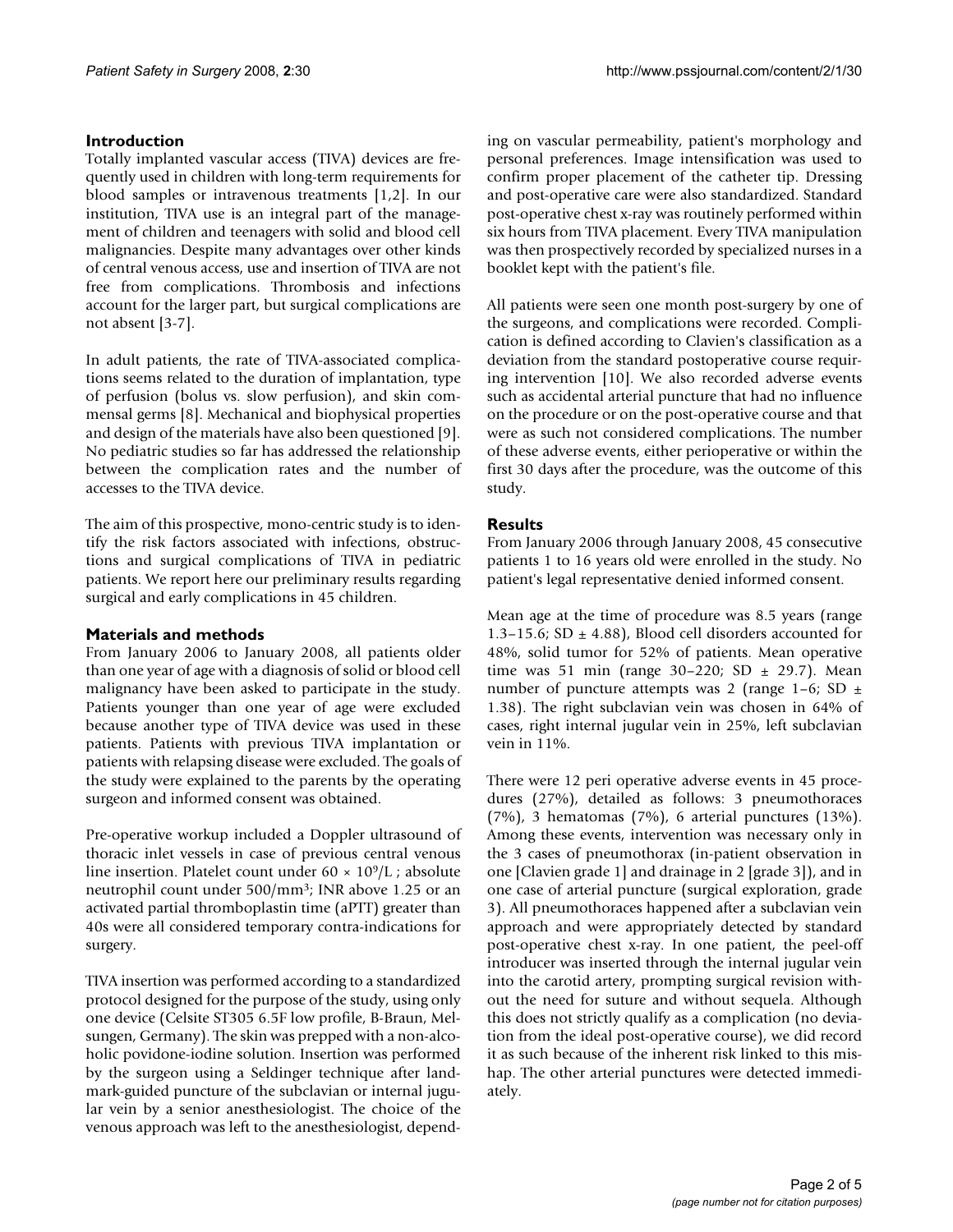At one month, we recorded 5 post-operative complications (11%), detailed as follows: 2 thrombotic obstructions requiring thrombolysis with urokinase, one scar considered unsightly and one scapular pain of unknown etiology lasting for 4 weeks, which resolved with physiotherapy.

In one patient, post-operative x-ray showed misplacement of the central tip of the catheter, although its position was considered satisfactory on the fluoroscopic image in the operation theater. The catheter was therefore repositioned under anesthesia.

There were no catheter-related infection during the first 4 weeks after implantation.

The total number of complications was thus 9/45 procedures (20%). Table 1 summarizes the complications, their grade and the type of intervention required.

# **Discussion**

Complications associated with totally implanted vascular access devices are increasingly recognized [11,12]. Regrettably, most published series have a retrospective design, which may underestimate complications. Our series comes from a medium-sized university teaching hospital, with a dedicated pediatric department. The three surgeons involved in this study are all senior fellows or staff surgeons. Anesthesiologists involved are more numerous, and are all senior fellows or staff pediatric anesthesiologists. We believe that this setting represents real-life conditions for TIVA implantation in children.

Our results show that TIVA placement is not free from incidents and complications, some of them potentially dangerous. This study recorded every unintentional event during and after port placement to point out all the difficulties associated with this procedure. It is noteworthy that many of these events do not qualify as complication according to Clavien's classification. The 2 pneumothoraces requiring drainage, the catheter misplacement and the arterial introducer misplacement are considered grade 3 complications, 4 other events qualify as grade 1 complications.

Accidental arterial puncture was the single most frequent incident with 6/45 (13%) procedures. In one case, arterial placement of the guidewire was not recognized and the peel-off introducer was inserted in the carotid artery before the mistake was diagnosed. The carotid artery was surgically explored and the introducer removed under direct vision. The carotid needed no suturing, the patient suffered no sequelae, and the post-operative course was not modified. However, because of the potential complication of an arterial wound, we did record this event as a complication.

Pneumothorax was noted in 6.6% of the procedures, all of them after a right subclavian approach, and accounted for one third of all complications. All patients were asymptomatic and pneumothorax was detected on routine postoperative chest x-ray. As two of these conditions eventually required drainage, we believe that routine chest roentgenogram within a few hours from surgery has its place in the follow-up of patients with TIVA insertion.

There were no hemothorax, hemomediastinum, lesion of the thoracic duct or nerve palsy.

The high incidence of puncture-related incidents and complications have led us to reconsider our current practice of landmark-guided percutaneous central vein cannulation in children over 12 months. Indeed, all surgical complications in this series but one are related to puncture and cannulation. Systematic surgical cut-down is an option preferred by several institutions; another solution is the use of ultrasound locating devices for identification and puncture of the vein, which has been shown to facilitate successful central venous cannulation in pediatric series [13-15]. The National Institute for Clinical Excellence in the United Kingdom has issued recommendations supporting the use of ultrasound guidance for this

| Patient's position in the series <b>Operative complication</b> Complication at one month |                           |                       | Treatment     | Complication grade according to<br>Clavien |
|------------------------------------------------------------------------------------------|---------------------------|-----------------------|---------------|--------------------------------------------|
|                                                                                          | pneumothorax              |                       | drainage      |                                            |
|                                                                                          | pneumothorax              |                       | drainage      |                                            |
|                                                                                          |                           | scar                  | wound care    |                                            |
| 14                                                                                       |                           | obstruction           | thrombolysis  |                                            |
| 15                                                                                       |                           | obstruction           | thrombolysis  |                                            |
| 20                                                                                       | introducer in the carotid |                       |               |                                            |
| 24                                                                                       | pneumothorax              |                       | observation   |                                            |
| 26                                                                                       |                           | pain                  | physiotherapy |                                            |
| 44                                                                                       |                           | catheter misplacement | re-operation  |                                            |

# **Table 1: Summary of complications**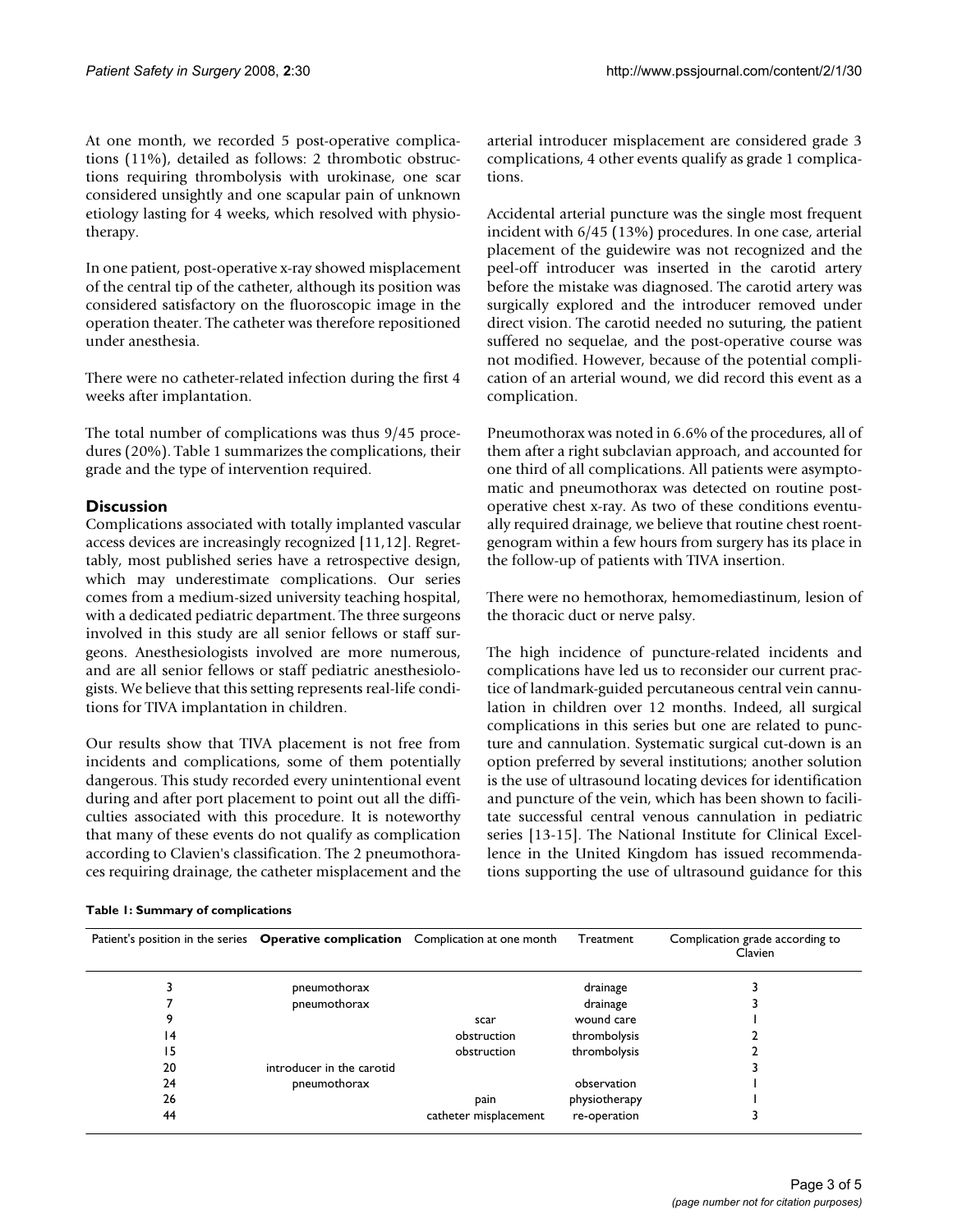purpose [16]. Our observations support the need for a better control of the venous access, and we are currently evaluating the implementation of these guidelines at our institution. Alternatives include port placement by the interventional radiologist, which has been reportedly highly successful in uncontrolled adult studies [17].

The need to reposition one catheter on post-operative day one because of intracardiac placement underlines the difficulty to properly determine the location of the cathetertip under fluoroscopy. Several solutions have been proposed but there is no universal agreement [18-20].

The 5 post-operative complications in 45 TIVA placements (11%) is a figure similar to recently published data in adults [12]. Apart from the catheter tip misplacement, all were benign and required supportive care only. There were no infection, no leakage, no chamber displacement and no costo-clavicular pinch-off phenomenon.

This series of patients are currently being followed-up prospectively to assess the relationship between complication rate and the number of interventions on the device, which has not been done in children yet. All of our patients have now at least 6 months of follow-up and data are being extracted for a later publication.

# **Conclusion**

We conclude that prospective recording of TIVA insertion in children reveals a significant number of incidents and complications, mainly associated with the percutaneous puncture technique. Four operative complications in 45 insertions (9%) required surgical intervention. We did not investigate complications of surgical cut-down insertion. There were 11% post-operative, benign complications after TIVA implantation. We found no early infection in our series. Results of a longer follow-up in the same population are pending.

# **Abbreviations**

TIVA: Totally Implanted Vascular Access (device); INR: International Normalized Ratio.

# **Competing interests**

B-Braun Medical was informed of the ongoing study, but did not participate financially or scientifically and had no right on data sampling or processing.

# **Authors' contributions**

ST contributed to the study design, was one of the operating surgeons, collected and managed data, and provided significant help with text reviewing. CG contributed to the study design, was one of the operating surgeons, collected and managed data, and wrote the manuscript. MD contributed to the study design and provided help with statistics and with text reviewing. CC and KL planned the follow-up investigations, recorded all follow-up data and ensured that they were complete. JMJ was the initiator and coordinator of the study, contributed to its design, was one of the operating surgeons and provided significant help with the reviewing of the manuscript. All authors read and approved the final manuscript.

#### **References**

- 1. Munro FD, Gillett PM, Wratten JC, Shaw MP, Thomas A, MacKinlay Ga, Wallace WH: **[Totally implantable central venous access](http://www.ncbi.nlm.nih.gov/entrez/query.fcgi?cmd=Retrieve&db=PubMed&dopt=Abstract&list_uids=10491546) [devices for paediatric oncology patients.](http://www.ncbi.nlm.nih.gov/entrez/query.fcgi?cmd=Retrieve&db=PubMed&dopt=Abstract&list_uids=10491546)** *Med Pediatr Oncol* 1999, **33(4):**377-81.
- Bow EJ, Kilpatrick MG, Clinch JJ: [Totally implantable venous](http://www.ncbi.nlm.nih.gov/entrez/query.fcgi?cmd=Retrieve&db=PubMed&dopt=Abstract&list_uids=10561188) **[access ports systems for patients receiving chemotherapy](http://www.ncbi.nlm.nih.gov/entrez/query.fcgi?cmd=Retrieve&db=PubMed&dopt=Abstract&list_uids=10561188) for solid tissue malignancies: A randomized controlled clinical trial examining the safety, efficacy, costs, and impact on [quality of life.](http://www.ncbi.nlm.nih.gov/entrez/query.fcgi?cmd=Retrieve&db=PubMed&dopt=Abstract&list_uids=10561188)** *J Clin Oncol* 1999, **17(4):**1267.
- 3. Chang L, Tsai JS, Huang SJ, Shih CC: **[Evaluation of infectious com](http://www.ncbi.nlm.nih.gov/entrez/query.fcgi?cmd=Retrieve&db=PubMed&dopt=Abstract&list_uids=12548255)[plications of the implantable venous access system in a gen](http://www.ncbi.nlm.nih.gov/entrez/query.fcgi?cmd=Retrieve&db=PubMed&dopt=Abstract&list_uids=12548255)[eral oncologic population.](http://www.ncbi.nlm.nih.gov/entrez/query.fcgi?cmd=Retrieve&db=PubMed&dopt=Abstract&list_uids=12548255)** *Am J Infect Control* 2003, **31(1):**34-39.
- 4. Koolen DA, van Laarhoven HW, Wobbes T, Punt CJ: **Single-centre experience with tunnelled central venous catheters in 150 cancer patients.** *Netherland Journal of Medicine* 2002, **60(10):**397-401.
- 5. Labourey JL, Lacroix P, Genet D, Gobeaux F, Martin J, Venat-Bouvet L, Lavau-Denes S, Maubon A, Tubiana-Mathieu N: **[Thrombotic](http://www.ncbi.nlm.nih.gov/entrez/query.fcgi?cmd=Retrieve&db=PubMed&dopt=Abstract&list_uids=15281282) [complications of implanted central venous access devices:](http://www.ncbi.nlm.nih.gov/entrez/query.fcgi?cmd=Retrieve&db=PubMed&dopt=Abstract&list_uids=15281282) [prospective evaluation.](http://www.ncbi.nlm.nih.gov/entrez/query.fcgi?cmd=Retrieve&db=PubMed&dopt=Abstract&list_uids=15281282)** *Bull Cancer* 2004, **91(5):**431-6.
- 6. Freytes CO: **Thromboembolic complications related to indwelling central venous catheters in children.** *Cur Opin Oncol* 2003, **15(4):**289-92.
- 7. Barnes C, Newall F, Monagle P: **[Thromboembolic complications](http://www.ncbi.nlm.nih.gov/entrez/query.fcgi?cmd=Retrieve&db=PubMed&dopt=Abstract&list_uids=11904792) [related to indwelling central venous catheters in children](http://www.ncbi.nlm.nih.gov/entrez/query.fcgi?cmd=Retrieve&db=PubMed&dopt=Abstract&list_uids=11904792) with oncological/haematological diseases: a retrospective [study of 362 catheters.](http://www.ncbi.nlm.nih.gov/entrez/query.fcgi?cmd=Retrieve&db=PubMed&dopt=Abstract&list_uids=11904792)** *Support Care Cancer* 2002, **10(3):**256-7.
- 8. Laurenzi L, Natoli S, Benedetti C, Marcelli ME, Tirelli W, DiEmidio L, Arcuri E: **[Cutaneous bacterial colonization, modalities of](http://www.ncbi.nlm.nih.gov/entrez/query.fcgi?cmd=Retrieve&db=PubMed&dopt=Abstract&list_uids=15372220) [chemotherapeutic infusion, and catheter-related blood](http://www.ncbi.nlm.nih.gov/entrez/query.fcgi?cmd=Retrieve&db=PubMed&dopt=Abstract&list_uids=15372220)stream infection in totally implanted venous access devices.** *Support Care Cancer* 2004, **12(11):**805-9.
- 9. Carlo JT, Lamont JP, McCarty TM, Livingston S, Kuhn JA: **[A prospec](http://www.ncbi.nlm.nih.gov/entrez/query.fcgi?cmd=Retrieve&db=PubMed&dopt=Abstract&list_uids=15619490)[tive randomized trial demonstrating valved implantable](http://www.ncbi.nlm.nih.gov/entrez/query.fcgi?cmd=Retrieve&db=PubMed&dopt=Abstract&list_uids=15619490) ports have fewer complications and lower overall cost than [nonvalved implantable ports.](http://www.ncbi.nlm.nih.gov/entrez/query.fcgi?cmd=Retrieve&db=PubMed&dopt=Abstract&list_uids=15619490)** *Am J Surg* 2004, **188(6):**722-7.
- 10. Dindo D, Demartines N, Clavien PA: **[Classification of Surgical](http://www.ncbi.nlm.nih.gov/entrez/query.fcgi?cmd=Retrieve&db=PubMed&dopt=Abstract&list_uids=15273542) [Complications. A New Proposal With Evaluation in a](http://www.ncbi.nlm.nih.gov/entrez/query.fcgi?cmd=Retrieve&db=PubMed&dopt=Abstract&list_uids=15273542) [Cohort of 6336 Patients and Results of a Survey.](http://www.ncbi.nlm.nih.gov/entrez/query.fcgi?cmd=Retrieve&db=PubMed&dopt=Abstract&list_uids=15273542)** *Ann Surg* 2004, **240(2):**205-213.
- 11. Babu R, Spicer RD: **[Implanted cascular access devices \(ports\) in](http://www.ncbi.nlm.nih.gov/entrez/query.fcgi?cmd=Retrieve&db=PubMed&dopt=Abstract&list_uids=11793064) [children: compications and their prevention.](http://www.ncbi.nlm.nih.gov/entrez/query.fcgi?cmd=Retrieve&db=PubMed&dopt=Abstract&list_uids=11793064)** *Pediatr Surg Int* 2002, **18:**50-53.
- 12. Seiler CM, Frohlich BE, Dorsam UL, Kienle P, Buchler MW, Knaebel HP: **[Surgical Technique for Totally Implantable Access Ports](http://www.ncbi.nlm.nih.gov/entrez/query.fcgi?cmd=Retrieve&db=PubMed&dopt=Abstract&list_uids=16353193) [\(TAIP\) Needs Improvement: A Multivariate Analysis of 400](http://www.ncbi.nlm.nih.gov/entrez/query.fcgi?cmd=Retrieve&db=PubMed&dopt=Abstract&list_uids=16353193) [Patients.](http://www.ncbi.nlm.nih.gov/entrez/query.fcgi?cmd=Retrieve&db=PubMed&dopt=Abstract&list_uids=16353193)** *J Surg Oncol* 2006, **93:**24-29.
- 13. Verghese ST, McGill WA, Patel RI, Sell JE, Midgley FM, Ruttimann UE: **[Ultrasound-guided internal jugular venous cannulation in](http://www.ncbi.nlm.nih.gov/entrez/query.fcgi?cmd=Retrieve&db=PubMed&dopt=Abstract&list_uids=10422930 ) [Infants.](http://www.ncbi.nlm.nih.gov/entrez/query.fcgi?cmd=Retrieve&db=PubMed&dopt=Abstract&list_uids=10422930 )** *Anaesth* 1999, **91:**71-77.
- 14. Pirotte T, Veyckemans F: **[Ultrasound-guided subclavian vein](http://www.ncbi.nlm.nih.gov/entrez/query.fcgi?cmd=Retrieve&db=PubMed&dopt=Abstract&list_uids=17332002) [cannulation in infants and chiildren: a novel approach.](http://www.ncbi.nlm.nih.gov/entrez/query.fcgi?cmd=Retrieve&db=PubMed&dopt=Abstract&list_uids=17332002)** *Br J Anaesth* 2007, **98(4):**509-14.
- 15. Leyvi G, Taylor DG, Reith E, Wasnick JD: Utility of ultrasound**guided central venous cannulation in pediatric surgical patients: a clinical series.** *Pediatr Anesth* 2005, **15:**953-958.
- 16. National Institute for Clinical Excellence: **Guidance on the use of ultrasound locating devices for placing central venous catheters.** *Technology Appraisal Guidance* 2002:49 [[http://www.nice.org.uk\]](http://www.nice.org.uk).
- 17. Funaki B, Szymski GX, Hackworth CA, Rosenblum JD, Burke R, Chang T, Leef JA: **Radiologic placement of subcutaneous Infusion chest ports for long-term central venous access.** *Am J Radiol* 1997, **169:**1431-1434.